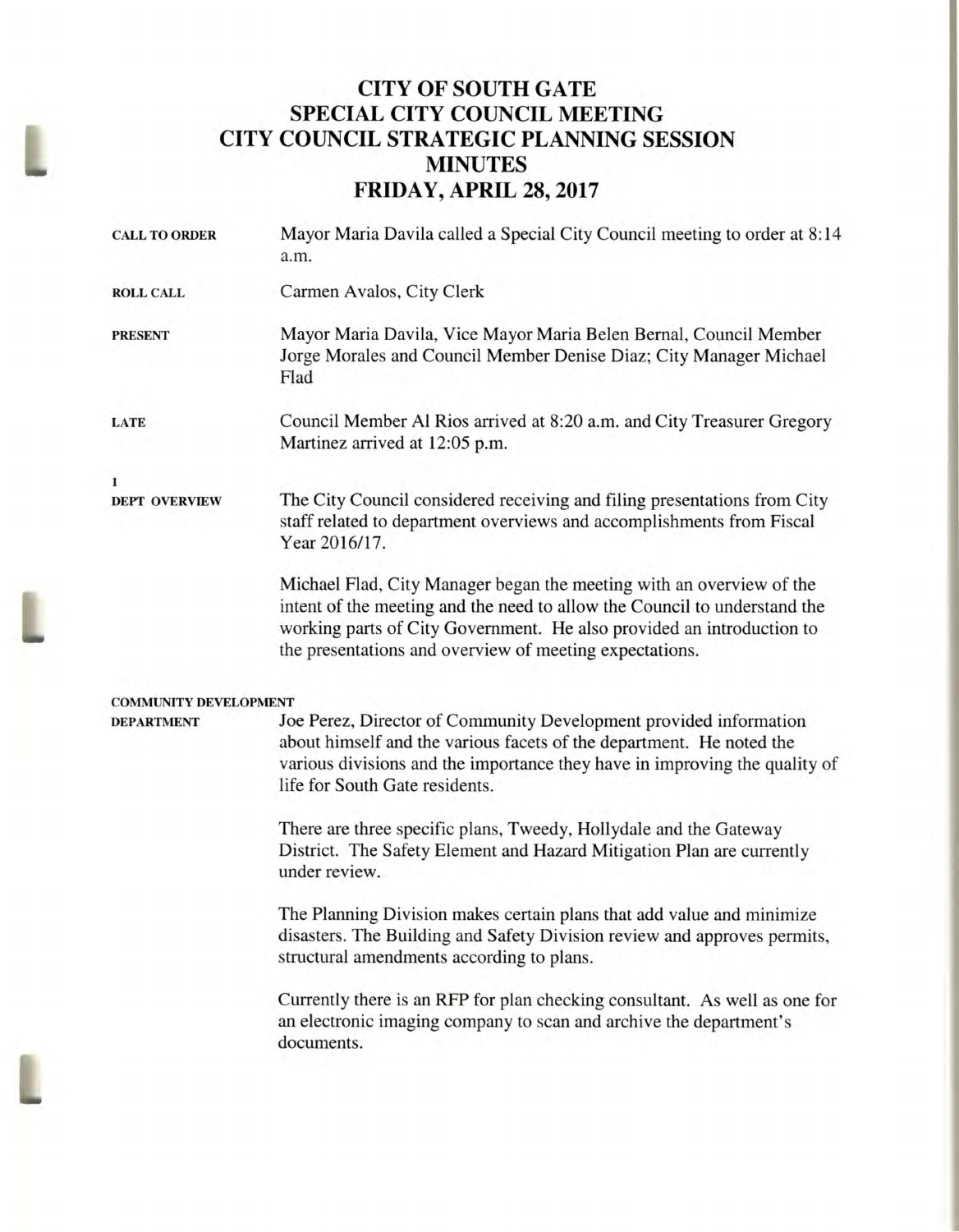#### **COMMUNITY DEVELOPMENT**

**DEPARTMENT CONT'D** In the code enforcement division, the hours for code enforcement officers have been extended thru the weekends. The Administrative citations have been processed via an outside company to be more efficient.

> Housing grants involve Section 8, while screening and interviews are done annually with inspection of the programs.

Cal Home- 50K dollar loan one time 0% interest 13k Loan- Residential Rehab Loan 10 K grant- CDBG Home Funds Minor Home Improvement Program

Councilmember Morales requested information or a cheat sheet regarding the process of items that move from planning division and planning commission to the City Council. He also raised the issue of wanting to review how the affordable housing funds are being allocated.

City Manager Had noted a new council handbook that is being proposed to address many questions, outside agencies, and general overview of various working parts in government.

Council Member Bernal added that although we have outside consultants and vendors performing work in the City, they are not City employees, yet the public perception is that they are representing the city. Hence, they should have a demeanor that they represent South Gate and always be on their best behavior and show respect for the community.

Council Member Diaz requested that Beautification Awards be brought back to invigorate community pride.

Vice Mayor Bernal requested that there be a balance in terms of the areas targeted for code enforcement sweeps.

City Manager Had apprised the City Council Members that Assembly Speaker Rendon appointed him to the Strategic Growth Council for cap and trade money. It is a greenhouse gas and emissions committee.

Councilmember Morales mentioned that Governor Brown will make an announcement that he will be appointed to the Rivers and Mountains conservancy.

#### **ADMINISTRATIVE SERVICES**

**DEPARTMENT** Jackie Acosta, Director of Administrative Services provided some information on herself, followed by the overview of her department and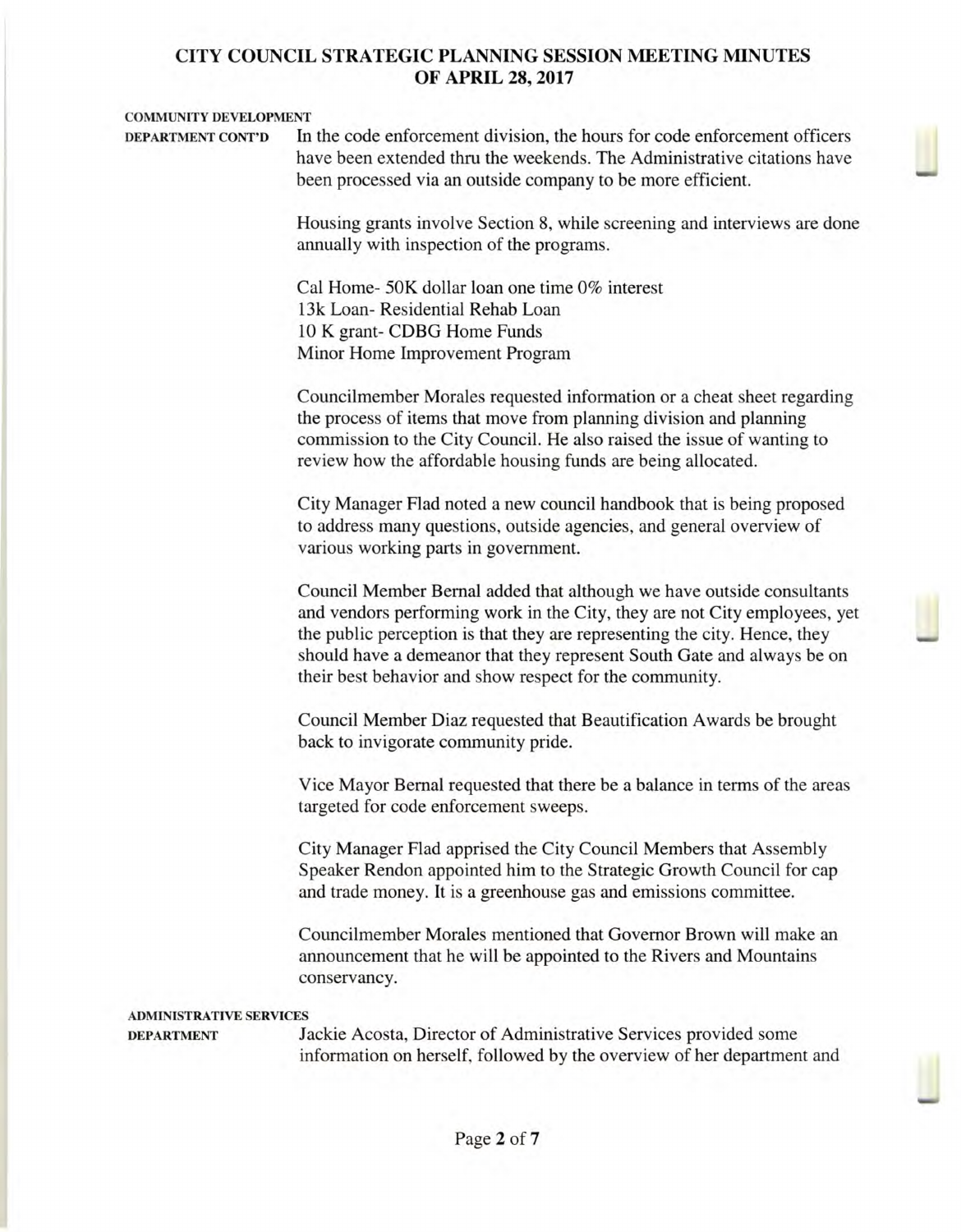# **ADMINISTRATIVE SERVICES DEPARTMENT CONT'D** various divisions within the department. Noting items of interest to the council included the new upgrades to paying water bills and the new government personnel software. Human Resources changed from five different deferred compensation plans to now just one. Nationwide is the city's deferred compensation provider for all employees. This saved money in administrative fees and provided a higher interest for employees. **PUBLIC WORKS DEPARTMENT** Art Cervantes, Director of Public Works provided information on BePlan,

design, operations and maintenance of the City's infrastructure. The water system is operated via the South Gate water department. The Field Operations Divisions include street, sewer, electrical, and the water divisions; the Engineering Division includes the Capital Improvement Projects that enhance the City; the Traffic Engineering Division keeps our roads safe and Grant Writing is an important aspect of how we are able to support projects moving forward.

Mr. Cervantes gave an overview and status of each of the City's Capital Improvement Projects. The City has 16 million in grants. He also noted the various entities that improve the overall infrastructure in South Gate, such as Eco-Rapid, 1-710 and others. The COG (Gateway Cities Council of Government) and SCAG (Southern California Association of Governments) assist the City, overall to be more inclusive of South Gate's issue on a regional level.

## **PARKS & RECREATION**

**DEPARTMENT** Paul Adams, Director of Parks and Recreation provided some of his background and mentioned that Parks and Recreation is really about the quality of life for many people regardless of age. Recreation is something people choose to do.

> He discussed some of the new improvements at the park including the Capital Improvement Projects that have been done over the course of several years. In recreation he noted the many courses offered, the new fitness center has over 3,000 members while teen and senior programs have a cost recovery of 15%.

Recruiting for part-time staff is a bit of a challenge for retaining them.

The City's transit program includes a Phone- A- Ride program and there was 6.5 thousand bus passes sold in 2016. We also have a fixed route as well as excursions for our seniors. Prop A monies are being used to fund the transportation division of Parks.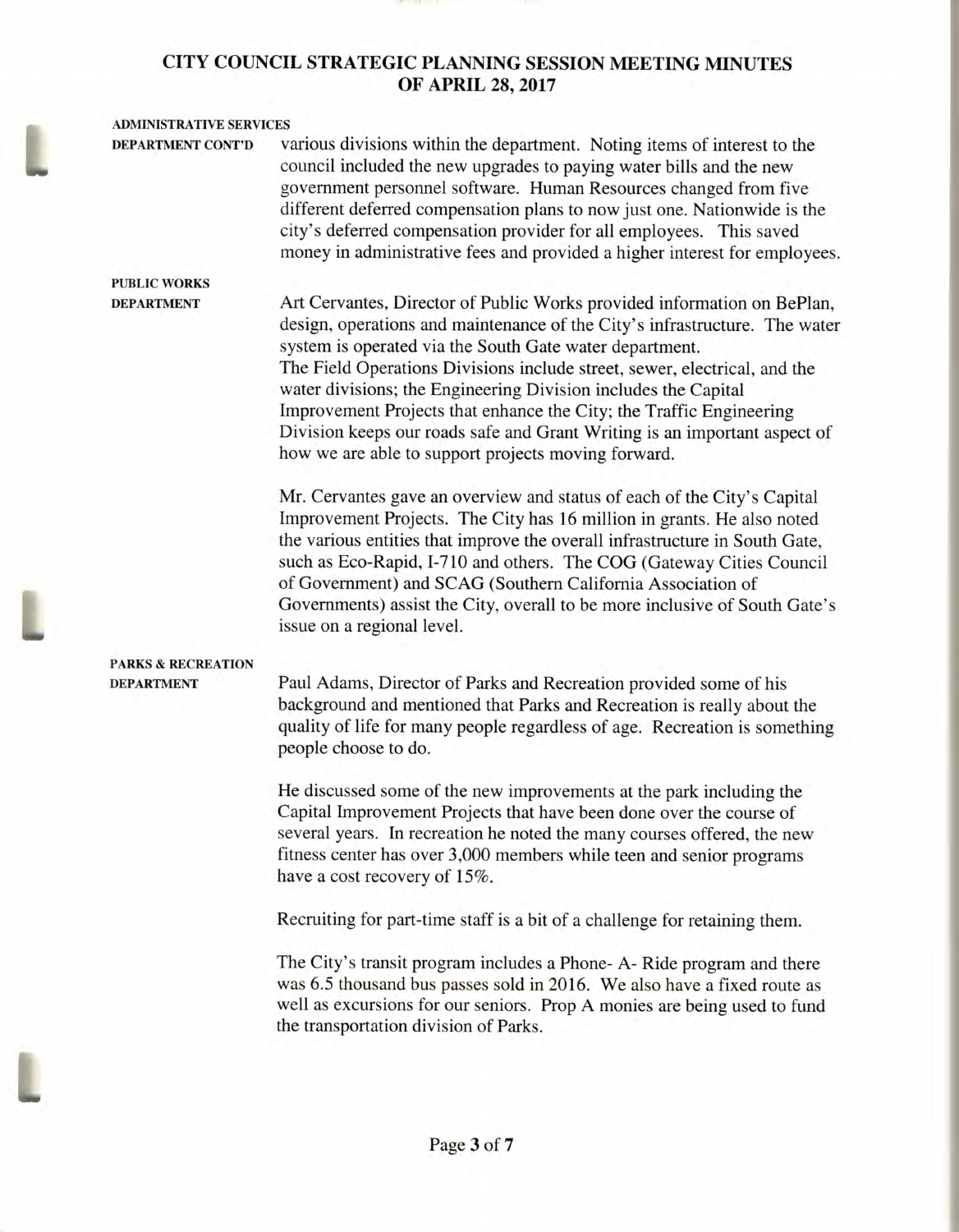| <b>PARKS &amp; RECREATION</b><br>DEPARTMENT CONT'D | Mr. Adams elaborated on the new items and areas that will be renovated<br>or improved in this upcoming fiscal year. Many of these projects are grant<br>funded.                                                                                                                                                                                                                         |
|----------------------------------------------------|-----------------------------------------------------------------------------------------------------------------------------------------------------------------------------------------------------------------------------------------------------------------------------------------------------------------------------------------------------------------------------------------|
| <b>RECESS</b>                                      | The City Council recessed at 11:32 a.m. and reconvened at 11:40 a.m.<br>with all 5 Members of Council present.                                                                                                                                                                                                                                                                          |
| POLICE DEPARTMENT                                  | Randy Davis, Chief of Police provided some information on himself,<br>followed by the overview of the 3 divisions in the police department. The<br>Services Division includes detective, narcotics, parole & probation, and<br>DEA taskforces.                                                                                                                                          |
|                                                    | The Operations Division – Patrol includes the uniform sworn, parking<br>enforcement, traffic bureau, crime impact team, and anine program. All of<br>the 911 calls as well as general information, arrest, citation, and parking<br>citations are all part of this division. Priority calls are great on time with<br>3.35 minutes or less.                                             |
|                                                    | The Community Outreach Division includes homeless and mental health<br>outreach which received POLAC Ceturion Award for this program, the<br>family violence prevention program, community relations team and youth<br>omission and school collaborative. Internship program, Tweedy Mile<br>patrol, citizens academy, explorer academy are also included in the<br>community outreach. |
|                                                    | The Community Program and Events in the Police Department include,<br>the Police Navidad, Santa Cop, Neighborhood Watch, CERT, Family Day<br>in the Park, Explorer Post, Coffee with Cop, Pink Patch Project, and<br>National Night Out.                                                                                                                                                |
|                                                    | Accomplishments and Goals include an Emergency Operations Center that<br>will be housed in the Police Department. Business Watch on the<br>upcoming need to get them involved with public safety and lastly the<br>partnerships established with the Department of Children and Family<br>Services as well as the Patrol /Probation partnerships with the County of<br>Los Angeles.     |
|                                                    | The Top 3 safety issues facing the City are drugs, property and home<br>burglary, parole and probation population.                                                                                                                                                                                                                                                                      |
| $\overline{2}$                                     |                                                                                                                                                                                                                                                                                                                                                                                         |
| <b>BUDGET</b>                                      | The City Council considered receiving and filing presentations from City<br>Staff related to the City's Municipal Budget, Capital Improvement<br>Program and economic development efforts.                                                                                                                                                                                              |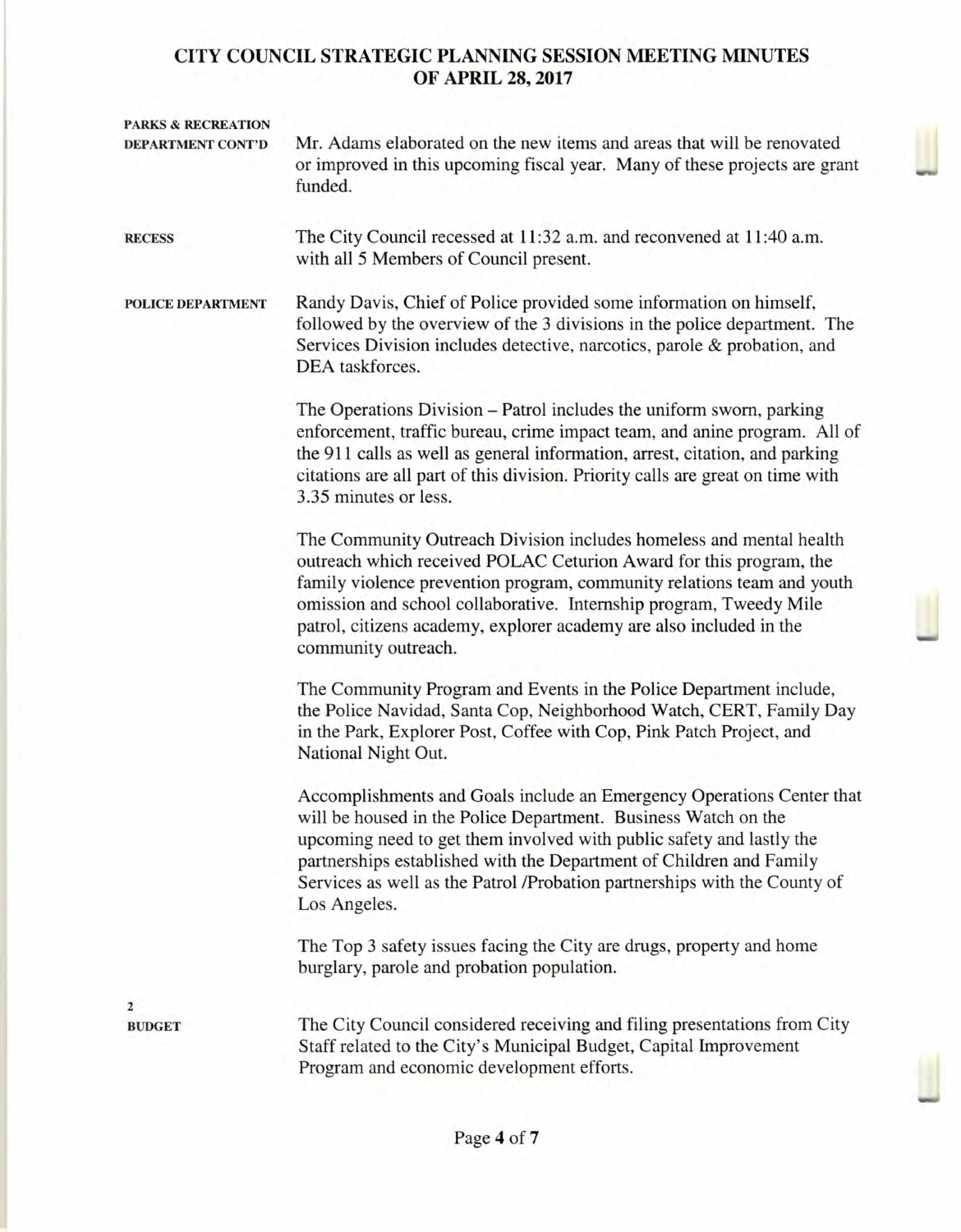2

BUDGET CONT'D The budget process was explained by Jackie Acosta, Director of Administrative Services.

> Director Acosta provided an overview of the General Fund explaining the variety of expenditures for the account. She noted that 50% of tax dollars are allocated to public safety. From the General Fund Balance \$46,127,575 is unassigned (not earmarked for a specific item.) Areas of concern are Ca1PERS which is expected to continue to increase over a 5 year period. Health insurance premium to increase 5% as well as the ICRMA suffered a loss and now cities in the pool need to contribute approximately 289K per year for the next 10 years.

> Other funds are restricted for specific items such as water and sewer funds, as well as special revenue funds including gas tax, street sweeping, road repair, SB1 Fund, Prop A , and Prop C etc.

Some of the challenges for the funding are costing more than we are collecting for example the lighting assessment district.

Scheduled budget updates include a public hearing and the schedule will be provided to all within the next week.

Joe Perez, Director of Community Development provided an overview of Economic Development efforts of the City

- Altamed (8627 Atlantic Avenue) was approved this week with 80 employees.
- New construction in the pipeline for some of the various areas in the city.
- Jordan Downs area will get redone with new business development.
- 10920 Garfield Avenue will be replaced from a Swap Meet to apartments.
- Funding for East Los Angeles College Center to do design build however all things are still moving at a slow pace.
- Crossroads at Garfield Avenue will have some new shops.
- The Adelphia site will be redone to include Crunch fitness and smaller shops.
- Corner of Atlantic Avenue and Tweedy Boulevard market rate 91 apartment units at the former Adohr Farms site.
- Kipp will be building a 3 story school building on Long Beach Boulevard
- At 5610 Imperial Highway, PATH for veterans' administration will incorporate mental health and other county services for people moving from homelessness to home stability.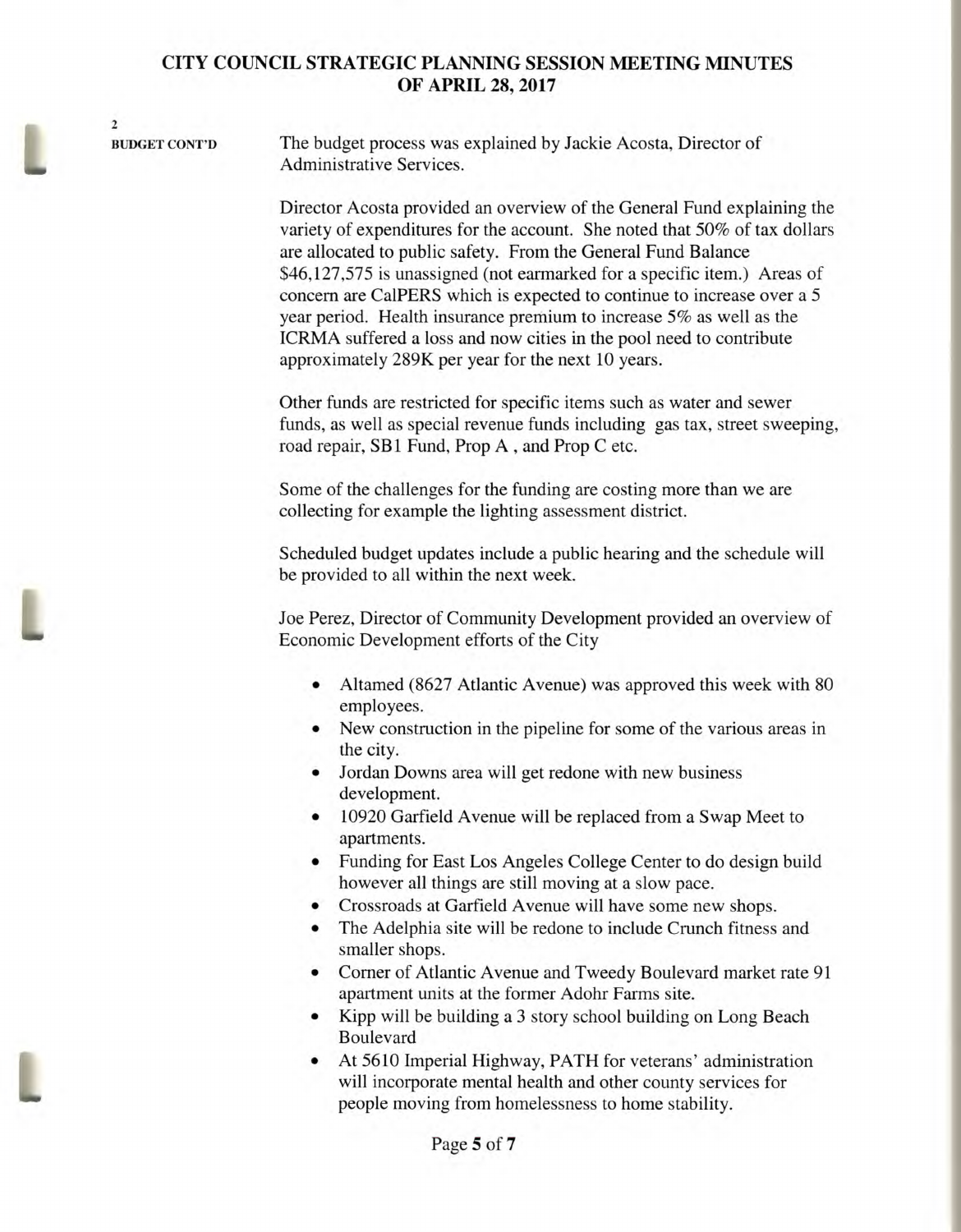| 2<br><b>BUDGET CONT'D</b>             |                                                                                                                                                                                                                                                                                                                                                                                                                                                                                                                                                                                                                                                                                                                                                                                                                                                                                                                                                                         |
|---------------------------------------|-------------------------------------------------------------------------------------------------------------------------------------------------------------------------------------------------------------------------------------------------------------------------------------------------------------------------------------------------------------------------------------------------------------------------------------------------------------------------------------------------------------------------------------------------------------------------------------------------------------------------------------------------------------------------------------------------------------------------------------------------------------------------------------------------------------------------------------------------------------------------------------------------------------------------------------------------------------------------|
|                                       | International Learning Center will be building a new campus. 3<br>$\bullet$<br>buildings, 2 story library /classroom building.                                                                                                                                                                                                                                                                                                                                                                                                                                                                                                                                                                                                                                                                                                                                                                                                                                          |
| <b>EXCUSED FROM</b><br><b>MEETING</b> | At 3:07 p.m., Greg Martinez, City Treasurer, was excused from the                                                                                                                                                                                                                                                                                                                                                                                                                                                                                                                                                                                                                                                                                                                                                                                                                                                                                                       |
|                                       | meeting and departed from the Banquet Room.                                                                                                                                                                                                                                                                                                                                                                                                                                                                                                                                                                                                                                                                                                                                                                                                                                                                                                                             |
|                                       | Mr. Perez continued his overview of Economic Development efforts.<br>9530 Garfield Avenue, Sanitation District transfer station. They<br>plan on closing it down and looking for ways to improve the area<br>with other opportunities.<br>Rancho Market site Paramount Boulevard and Gardendale Street.<br>Is an alternative education site for LACOE attempting to assist to<br>reassign the area to convert it into a possible retail site.<br>World Oil to convert part of the unused area to be redone as a<br>possible additional retail area.<br>4800 Firestone Boulevard and Vossler Avenue looking to sell as a<br>$\bullet$<br>block which could increase the opportunity for retail.<br>Daily Saw as a possibility for opportunity on Firestone Blvd.<br>٠<br>900 Long Beach Boulevard for Habitat for Humanity's Housing<br>project off Willow Place and Glenwood Place, former Fort Knot's.<br>Hollydale Specific Plan as well as Tweedy Mile Specific Plan |
|                                       | Art Cervantes, Director of Public Works provided an overview of the<br>Capital Improvement Projects (CIP). The CIP total is 46 projects for all<br>current projects. Many include street projects such as the 3 lane project<br>for Firestone Boulevard. Imperial Highway will be redone including<br>sidewalks and streets from the highway safety improvement grant. In 4<br>years all of the main corridors will be fully redone which include<br>beautification and efficiency to all main streets (Long Beach Boulevard,<br>Firestone Boulevard, Garfield Avenue, and Imperial Highway).<br>There is no current CIP 5-year program. He noted that there are many                                                                                                                                                                                                                                                                                                   |

in order to compete and bring projects to fruition. Items 3, 4 and 5 of the agenda were not discussed and moved to the

grants available but the City needs to look and think about matching funds

Special Meeting of May 16, 2017.